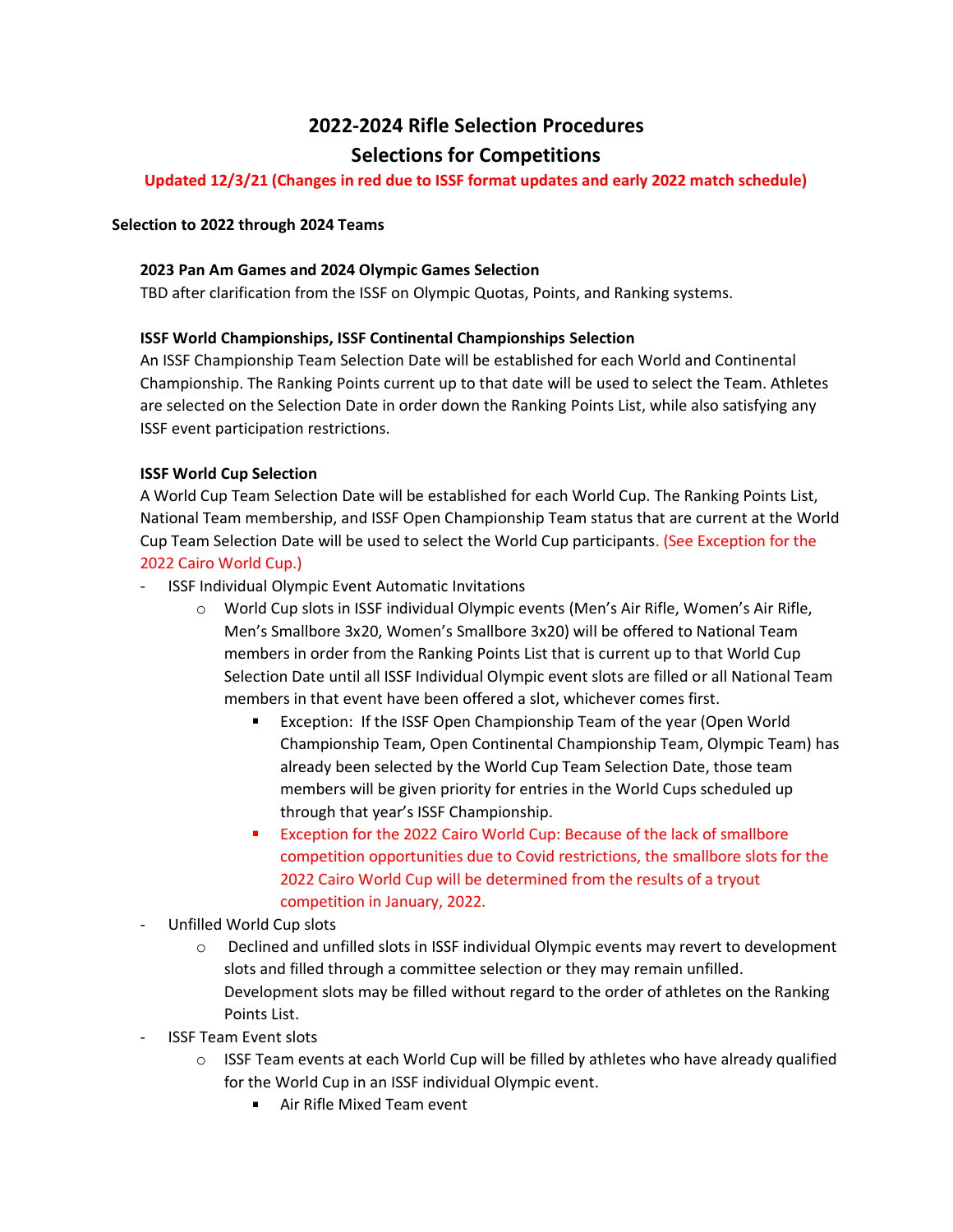- If the Air Rifle Mixed Teams for the ISSF Open Championship Team of the year have already been selected by the World Cup Team Selection Date, those athletes will fill the World Cup Air Rifle Mixed Team slots in World Cups held before the ISSF Open Championship.
- The Air Rifle Ranking List will be used to fill any other open or declined World Cup Air Rifle Mixed Team slots.
- Non-Olympic Air Rifle and Smallbore Team events
	- If the Air Rifle Mixed Teams for the ISSF Open Championship Team of the year have already been selected by the World Cup Team Selection Date, those athletes will fill the first two slots for World Cup Air Rifle Team events. The Air Rifle Ranking List will be used to fill all other non-Olympic Air Rifle Team event slots.
	- The Smallbore 3x20 Ranking List will be used to fill Smallbore Team event slots.
- Declined Team Event slots will be passed down to next highest ranking athlete who has already qualified for the World Cup in an ISSF individual Olympic event.

## **ISSF Grands Prix Selection**

A Team Selection Date will be established for each Grand Prix. The Ranking Points current up to that date will be used to select the Team for the open slots. Only athletes from the National Team and National Development Team, selected in order down the Ranking Points List, are eligible for automatic invitations to fill the open slots. Declined and unfilled slots may revert to development slots and filled through a committee selection or they may remain unfilled. Development slots may be filled without regard to the order of athletes on the Ranking Points List.

### **Other International Matches Selection**

A Team Selection Date will be established for each international match. The Ranking Points current up to that date will be used. The top two ranked athletes from the Ranking Points List will be offered automatic invitations to fill slots for these competitions. Declined and unfilled slots may revert to development slots and filled through a committee selection or they may remain unfilled. Development slots may be filled without regard to the order of athletes on the Ranking Points List.

# **2021-2024 Rifle Selection Procedures Selections for the USAS National Rifle Team (Team USA)**

**Updated 12/3/21 (Changes in red due to ISSF format updates and early 2022 match schedule)**

# **USAS National Rifle Team (Team USA)**

The USA Shooting National Rifle Team (Team USA) includes the members of the National Team, the National Development Team, and the National Futures Team. Members of the USA Shooting National Rifle Team (Team USA) are eligible to receive support from USA Shooting and represent the USA in international competitions.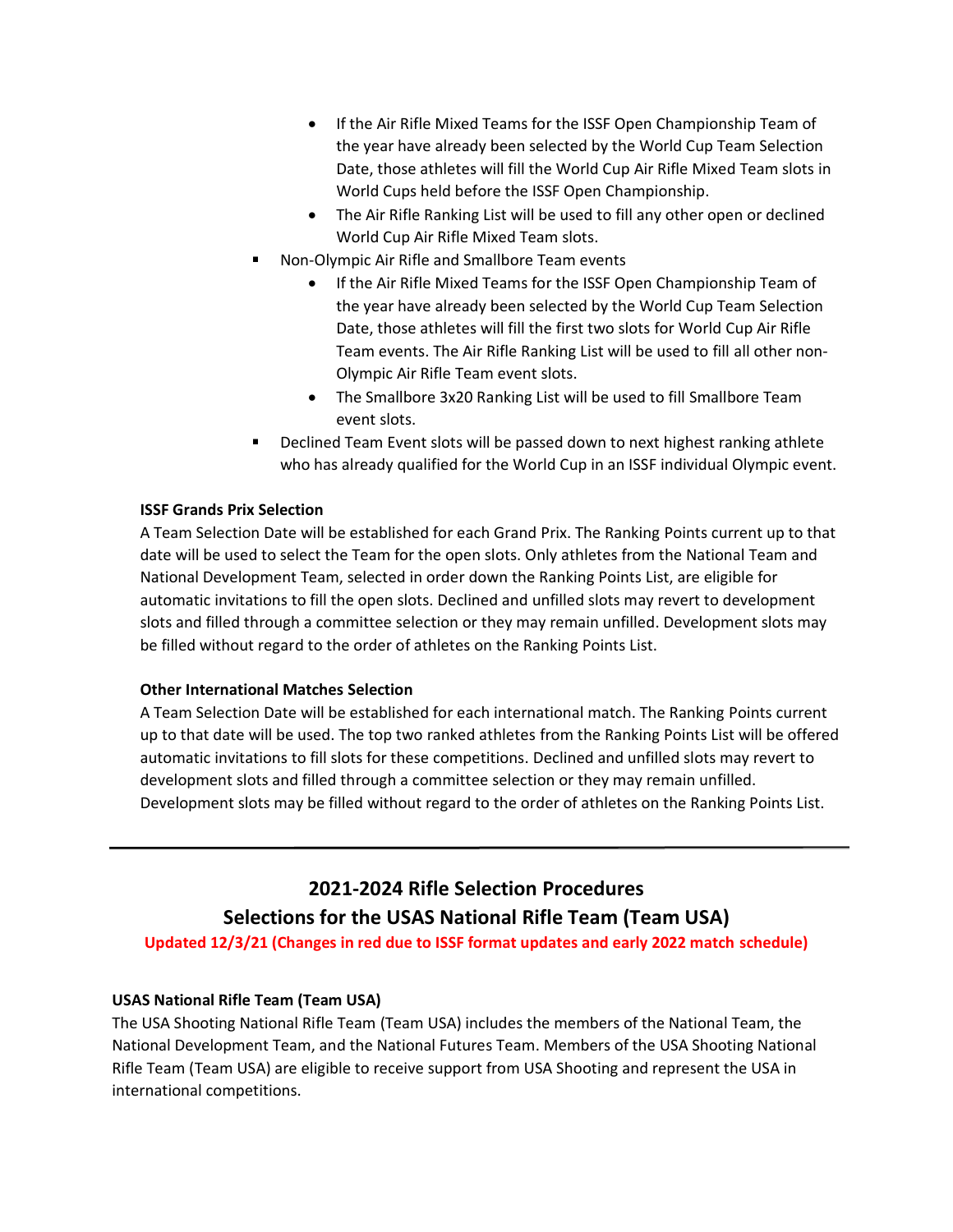# **National Team (NT) Selection**

*Eligible for automatic invitations to ISSF World Cups, Grands Prix, and other ISSF and non-ISSF international competitions; eligible to fill development slots at ISSF World Cups, Grands Prix, and other ISSF and non-ISSF international competitions.*

Members of the National Team will include:

- Athletes who represent the USA in the major ISSF Open Championship-of-the-year (World Championships, Continental Championships, Olympic Games) in an Olympic event.
- Athletes whose Ranking Points meet or exceed the NT Qualifying Ranking Points.
	- $\circ$  The NT Qualifying Ranking Points will be based on the ISSF World Cup results over a twoyear period; from the Olympic Games to the World Championships, or from the World Championships to the Olympic Games.
	- $\circ$  The NT Qualifying Ranking Points will be the average 15<sup>th</sup> place score of the ISSF World Cups within the previous two-year period.
		- Exception: Because of the change in the ISSF smallbore course of fire from 3x40 to 3x20, the smallbore NT Qualifying Ranking Points will be fixed for 2022 before being reset as the average 15<sup>th</sup> place score after the full season of 2022 World Cup 3x20 scores have been posted for this new course of fire.
	- o The NT Qualifying Ranking Points will be in effect for two years and be re-set on January 1 following the Olympic Games and the World Championships.
		- Exception: Because of the delay in the 2020 Olympic Games and loss of the 2020  $\blacksquare$ ISSF World Cup season, the 2021 NT Qualifying Ranking Points will be based on the 2019 World Cup scores and remain in effect through 2022.
	- o The 2021-2022 NT Qualifying Ranking Points are:
		- **2021 Men's Air Rifle NT Qualifying Ranking Points: 627.03**
		- 2021 Women's Air Rifle NT Qualifying Ranking Points: 627.50
		- 2021 Men's Smallbore NT Qualifying Ranking Points: 588
		- 2021 Women's Smallbore NT Qualifying Ranking Points: 588

# **National Development Team (NDT) Selection**

*Eligible for automatic invitations to ISSF Grands Prix; eligible to fill development slots at ISSF World Cups, Grands Prix, and other ISSF and non-ISSF international competitions.*

Members of the National Development Team will include:

- Athletes whose Ranking Points meet or exceed the NDT Qualifying Ranking Points.
	- o The NDT Qualifying Ranking Points will be based on the ISSF World Cup results over a twoyear period; from the Olympic Games to the World Championships, or from the World Championships to the Olympic Games.
	- $\circ$  The NDT Qualifying Ranking Points will be the average 30<sup>th</sup> place score of the ISSF World Cups within the previous two-year period.
		- $\blacksquare$ Exception: Because of the change in the ISSF smallbore course of fire from 3x40 to 3x20, the smallbore NDT Qualifying Ranking Points will be fixed for 2022 before being reset as the average  $30<sup>th</sup>$  place score after the full season of 2022 World Cup 3x20 scores have been posted for this new course of fire.
	- $\circ$  The NDT Qualifying Ranking Points will be in effect for two years and be re-set on January 1 following the Olympic Games or World Championships.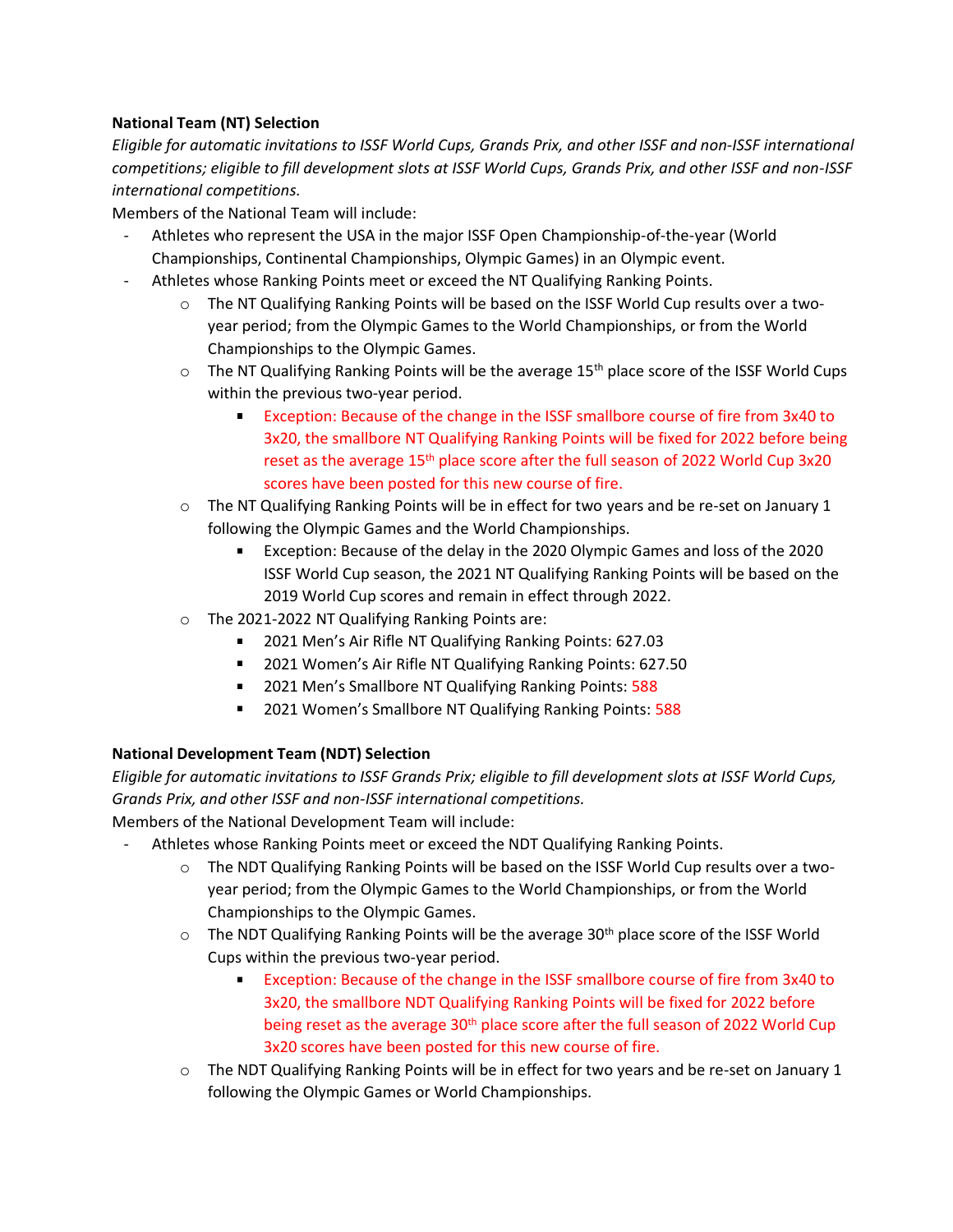- Exception: Because of the delay in the 2020 Olympic Games and loss of the 2020 ISSF World Cup season, the 2021 NDT Qualifying Ranking Points will be based on the 2019 World Cup scores and remain in effect through 2022.
- o The 2021-2022 NDT Qualifying Ranking Points are:
	- 2021 Men's Air Rifle NDT Qualifying Ranking Points: 625.65
	- **2021 Women's Air Rifle NDT Qualifying Ranking Points: 625.55**
	- 2021 Men's Smallbore NDT Qualifying Ranking Points: 584
	- 2021 Women's Smallbore NDT Qualifying Ranking Points: 584

# **National Futures Team**

*Eligible to fill development slots at ISSF World Cups, Grands Prix, and other ISSF and non-ISSF international competitions.*

Members of the National Futures Team will include:

- Junior and Collegiate Athletes who are not already on the NT or NDT and who:
	- $\circ$  Represent the USA in the major ISSF Junior Championship of the year in an Olympic event (World Championships); or
	- o Finish in the Top 3 Juniors at the USASNC; or
	- o Finish in the Top 3 Juniors at the USAS Junior Olympics; or
	- o Win the Individual NCAA Championships in air rifle or smallbore; or
	- o Finish in the top two USA NCAA season averages in air rifle or smallbore; or
	- o Win the Air Rifle 3-Position National Championship; or
	- o Qualify for an ISSF or equivalent international competition (El Salvador, Suhl, etc.); or
	- $\circ$  Are selected through a coach/committee selection (athlete must apply for a position)
- Open Athletes who are not already on the NT or NDT who:
	- o Win the National Championship at the USASNC in Smallbore 3x20 or Air Rifle; or
	- $\circ$  Are selected through a coach/committee selection (athlete must apply for a position)

Athletes remain members of the National Futures Team for a term of 1 year from when they qualify, except for the coach/committee selections whose term will be on a case-by-case basis.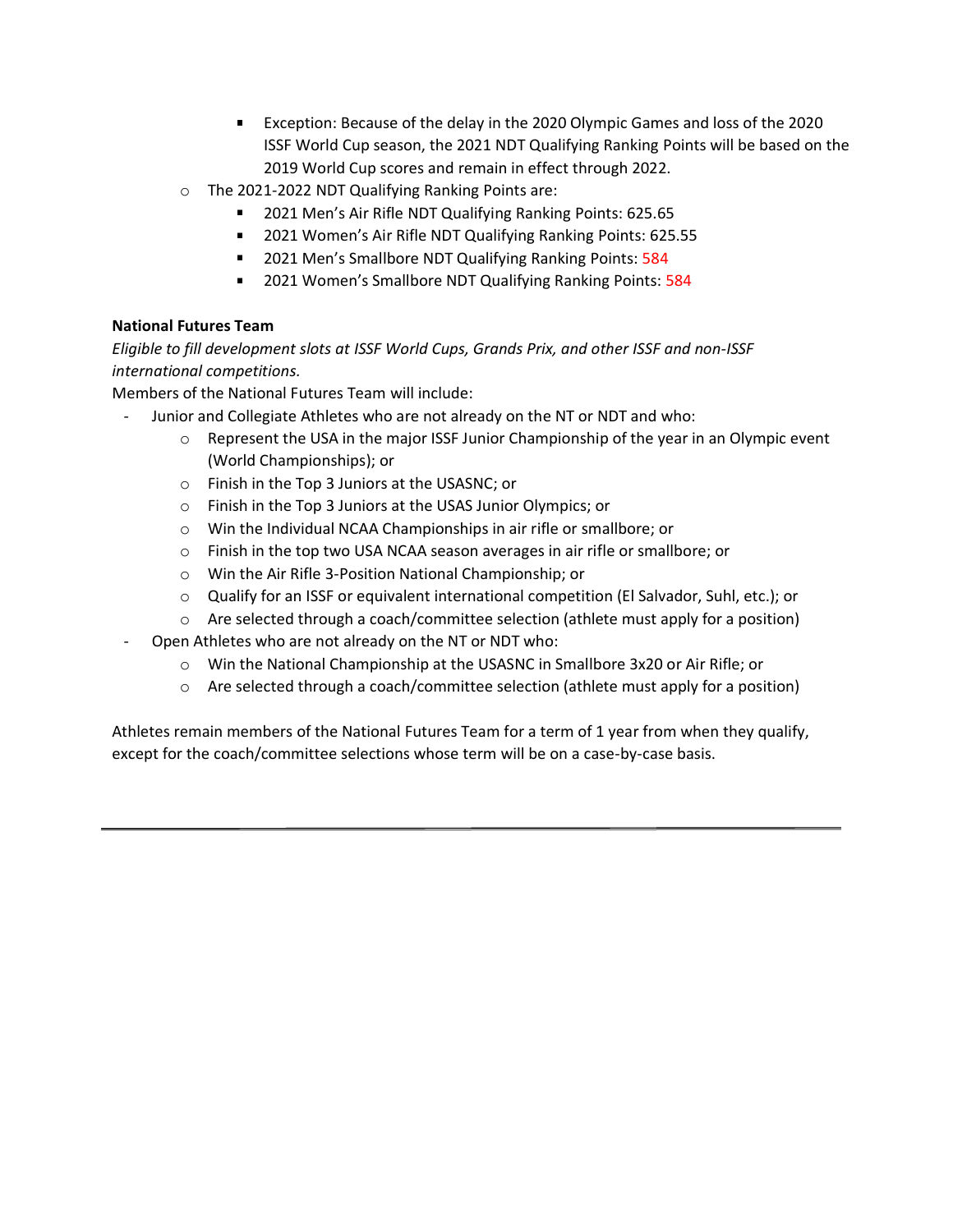# **2021-2024 Rifle Selection Procedures USAS Rifle Athlete Ranking Points System**

# **Updated 12/3/21 (Changes in red due to ISSF format updates and early 2022 match schedule)**

Athletes will be ranked in order based on a 1-year rolling Ranking Points system. The Ranking Points will be a combination of the athlete's Average Score Points plus Achievement Bonus Points (ABP) earned.

## **Ranking**

# **Events and Valid Scores**

- Rankings will be kept in the Olympic Games Individual medal events. Currently this includes:
	- o Men's Air Rifle
	- o Women's Air Rifle
	- o Men's Smallbore
	- o Women's Smallbore
- Only scores from Olympic Games medal events will be used for ranking.
	- $\circ$  Results from the following Olympic Games events can be included in the Average Score Points and used to earn Achievement Bonus Points. Currently, these events and courses of fire are:
		- Men's Air Rifle, ISSF 60-Shot course of fire
		- **Women's Air Rifle, ISSF 60-shot course of fire**
		- Men's Smallbore, ISSF 3x20 course of fire
		- Women's Smallbore, ISSF 3x20 course of fire
	- o Results from the following Olympic Games event can be used to earn Achievement Bonus Points only, and for performances only in ISSF World Cups, World Championships, and Olympic Games. Scores from this event cannot be included in the Average Score Points.
		- Air Rifle Mixed Team
- Average Score Points and Achievement Bonus Points must be earned in designated ranking competitions.
- Average Score Points are valid within a rolling 1-year window. Scores will be dropped from the ranking after 1 year, at the end of the month in which they were achieved.
- Achievement Bonus Points are valid within a rolling 1-year window. ABP will be dropped from the ranking after 1 year, at the end of the month in which they were achieved, except for the following:
	- o Olympic Games ABP, World Championships ABP, and ISSF World Record ABP are carried over at half value for a second year.
	- $\circ$  ISSF World Ranking ABP are valid as long as the athlete is ranked by the ISSF.
- The ranking starts on July 1, 2021. No retroactive scores or achievements will be included in the Average Score Points or Achievement Bonus Points, although any ISSF World Rankings that are current as of July 1 will be included.

# **Minimum Requirements for Ranking and Team Selection**

To be included in the ranking system, athletes must shoot one Threshold Score in a qualification round of a designated ranking competition. Athletes will be tracked in the ranking system for 1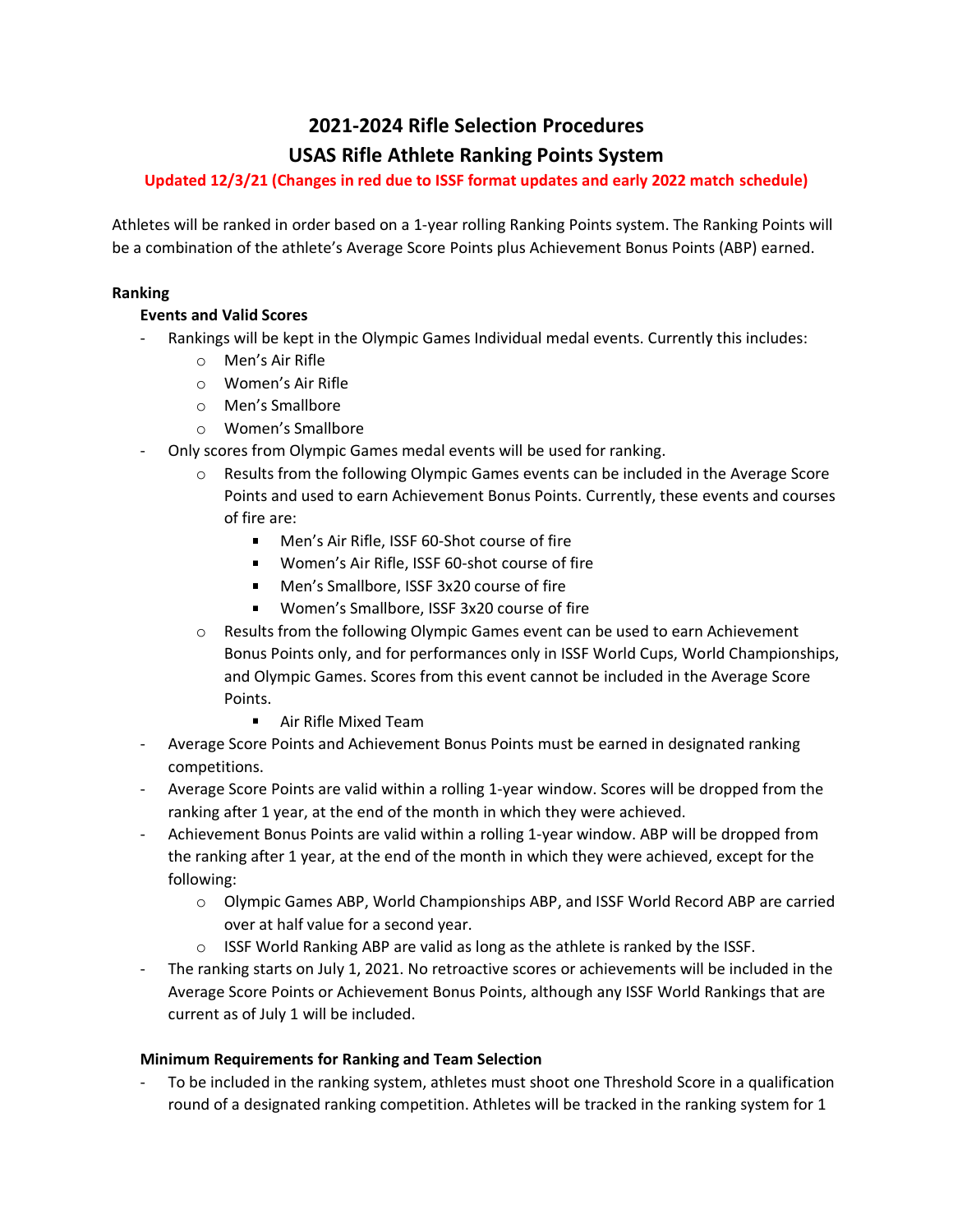year after the last attained Threshold Score. No scores or achievements that were posted before the initial Threshold Score was met will be counted toward the Average Score Points or the Achievement Bonus Points.

- o Men's and Women's Air Rifle Threshold Score: 623.0
- o Men's and Women's Smallbore 3x20 Threshold Score: 580
- o Exceptions:
	- An initial National Team and National Development Team will be selected after  $\mathbf{r}$ the results of the 2021 USASNC have been posted. All three courses of fire will be used, regardless of when the threshold score was achieved.
	- If five or fewer courses of fire in designated ranking competitions have been  $\mathbf{r}$ available in time for selection to late 2021 events, all courses of fire in designated ranking competitions will be used regardless of when the threshold score was achieved.
- A minimum of five (5) ISSF courses of fire in designated ranking competitions are required for Team Selection, with at least one score posted within 4 months of a Team Selection Date.
	- o Exception: An initial National Team, National Development Team, and National Futures Team will be named on the following dates:
		- On July 1, named to the National Team:
			- The 2021 Olympic Team
		- On July 1, named to the National Futures Team:
			- The 2021 El Salvador Junior Team
			- The 2021 NCAA Champions
			- The athletes with the top two USA 2020-21 NCAA season smallbore and air rifle averages
			- The Top 3 finishers at the 2021 Junior Olympics
		- After the results from the 2021 USASNC have been posted:
			- National Team members based on the Ranking Points from all three USASNC scores, regardless of when the threshold score was obtained.
			- National Development Team members based on the Ranking Points from the three USASNC scores, regardless of when the threshold score was obtained.
	- o Exception: Late season 2021 Teams may be selected using fewer than 5 scores if fewer than 5 designated ranking competitions have been available before entries are due. If 5 or fewer courses of fire have been available, all scores in designated ranking competitions will be used regardless of when the threshold score was obtained.

# **The Ranking Points**

The Ranking Points used for Team Selection are the Average Score Points plus the Achievement Bonus Points (ABP) earned within the current 1-year window. Athletes will be ranked in order based on the Ranking Points.

- Results from Open designated ranking competitions can be used toward the Average Score Points and earning ABP. Results from Junior-only designated ranking competitions can be used toward the Average Score Points; ABP will not be awarded for junior events.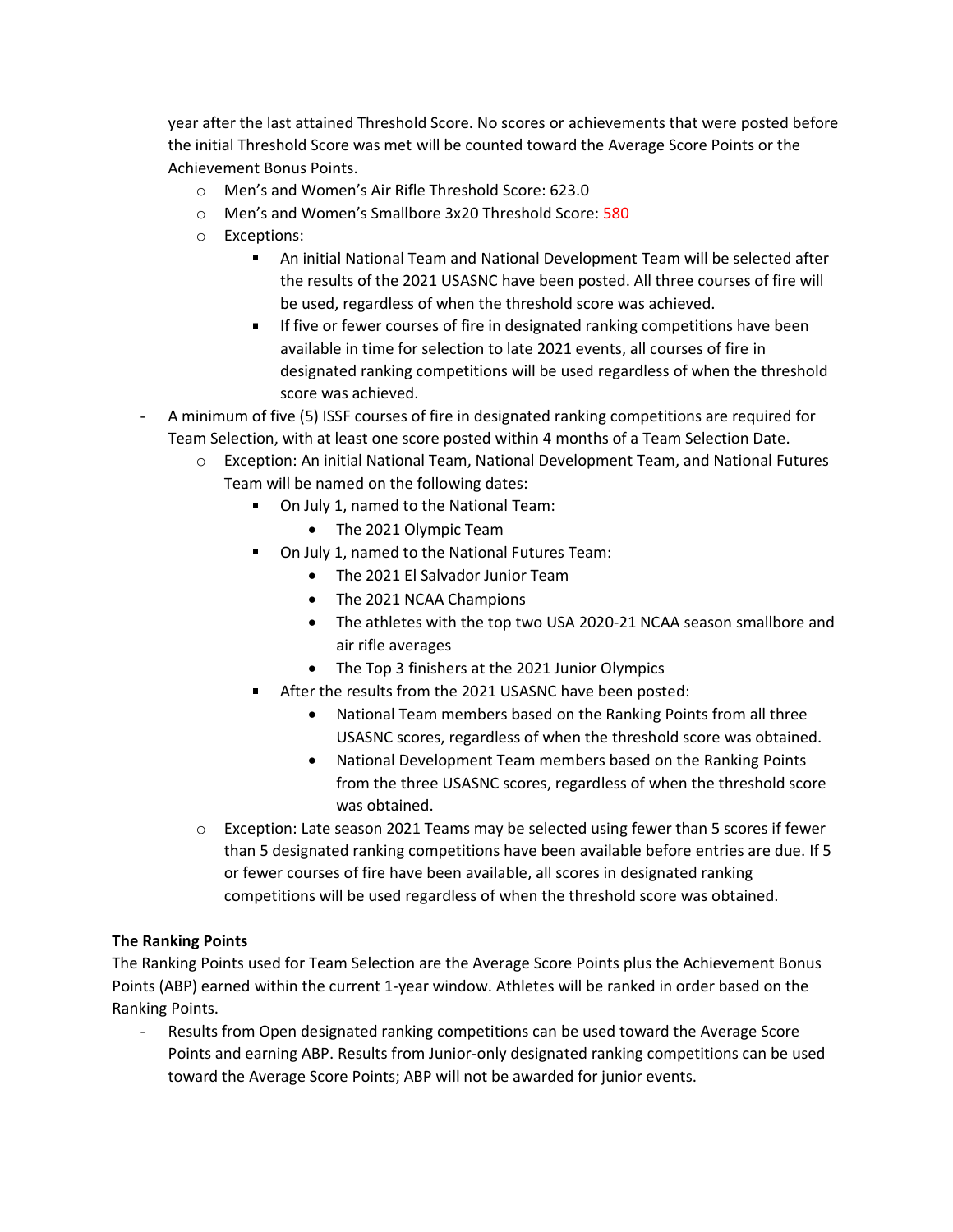o Exception: Because of the change in the ISSF smallbore course of fire from 3x40 to 3x20, no 3x40 scores previously posted in designated ranking competitions will be used toward the Average Score. However, ABP earned in those competitions will still count.

# **The Average Score Points**

The Average Score Points used for ranking will be the average of the top five (5) scores from ISSF courses of fire in designated ranking competitions that have been posted within the current 1-year window.

- Scores will count for 1 year through the end of the month in which they were posted.
- For Team Selection, at least one of the five (5) counting scores must be posted within 4 months of a Team Selection Date.
	- $\circ$  Exception: The 4-month requirement may be waived if there were no designated ranking competitions available within 4 months of the Team Selection Date.

# **Achievement Bonus Points (ABP)**

Achievement Bonus Points (ABP) are earned for winning medals, for performance in finals, and for other significant achievements earned through performances in designated ranking competitions. ABP are added onto the Average Score Points.

- The following categories of ABP can be earned:
	- $\circ$  Olympic Games ABP, earned by making the final and by medaling in the Olympic Games.
		- **Ualid at full value for 1 year after the Olympics through the end of the month in** which they were achieved.
		- Ualid at half value for the 2<sup>nd</sup> year after the Olympics up to the World Championships.
			- Exception: Because of the delay in the 2020 Olympic Games, the 2021 Olympic ABP will be valid through August, 2023.
	- $\circ$  World Championships ABP, earned by making the final and by medaling in the World Championships.
		- Valid at full value for 1 year after World Championships through the end of the month in which they were achieved.
		- $\blacksquare$  Valid at half value for the 2<sup>nd</sup> year after the World Championships up to the Olympic Games.
	- $\circ$  Match ABP, earned by winning medals and placing in designated competitions.
		- **The best five (5) Match ABP earned by winning medals and placing in** competitions can be included in the Ranking Points.
		- The competitions used to earn the best five (5) ABP do not have to correspond to the same competitions used to determine the Average Score Points.
		- Match ABP are valid for 1 year through the end of the month in which they were achieved.
	- $\circ$  ISSF World Record ABP, earned by setting a World Record recognized by the ISSF in Olympic events.
		- **IF ISSF World Record ABP are valid at full value for 1 year through the end of the** month in which the record was set.
		- ISSF World Record ABP are valid at half value for the  $2^{nd}$  year through the end of the month in which the record was set.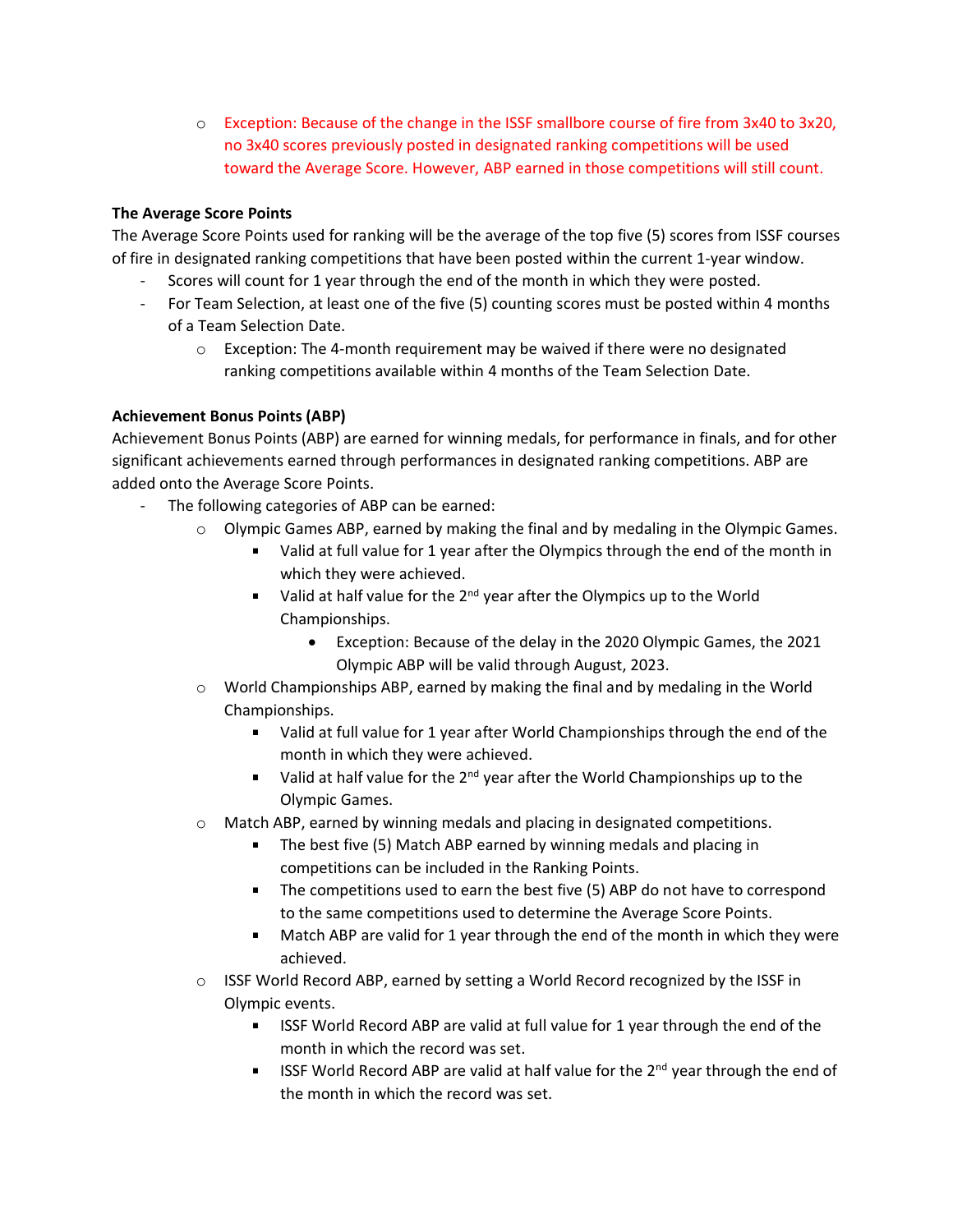- $\circ$  Equivalent World Record ABP, earned by achieving a qualification score in any designated ranking competition that is equal to or higher than the current World Record in that event.
	- $\blacksquare$ Equivalent World Record ABP are valid for 1 year through the end of the month in which they were achieved.
- $\circ$  ISSF World Ranking ABP, earned by being ranked by the ISSF in the top 30 in an Olympic Event.
	- a. ISSF World Ranking ABP are valid for as long as the athlete is ranked.
- ABP are not awarded in Junior events.
- Air Rifle Mixed Teams can earn Match ABP only in ISSF World Cups, World Championships, and Olympic Games. The ABP will be split equally between the two members.



## **ACHIEVEMENT BONUS POINTS TABLE**

### **Designated Ranking Competitions**

Results from the following competitions can be used for ranking.

### **International Designated Ranking Competitions**

- Olympic Games
- ISSF World Championships
- ISSF and IOC Continental Championships
- ISSF World Cups
- **ISSF Grands Prix**
- ISSF Champions Cup
- ISSF Junior World Championships (scores only, no ABP)
- ISSF Junior Continental Championships (scores only, no ABP)
- ISSF Junior Cups (scores only, no ABP)